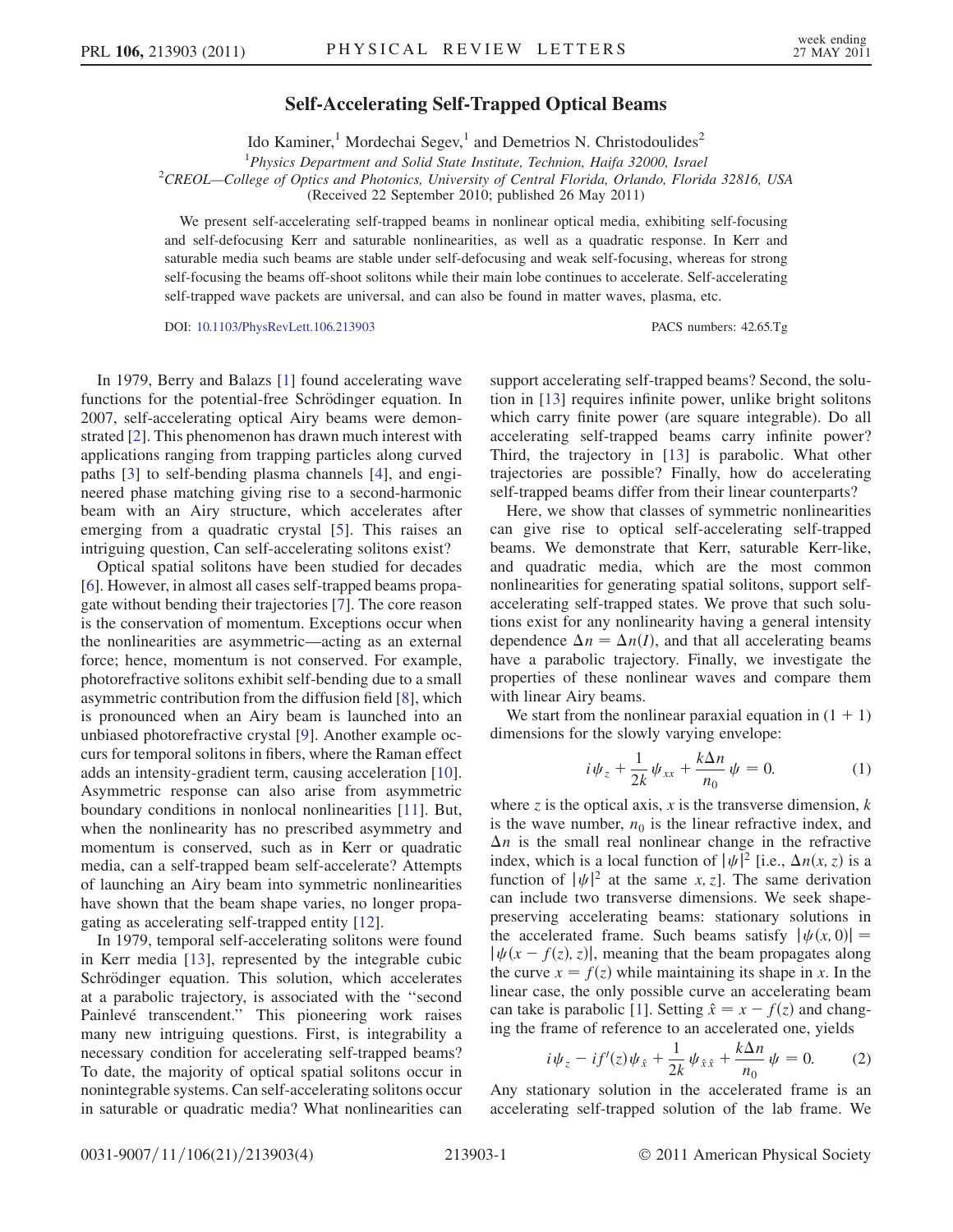seek solutions of the form  $\psi(\hat{x}, z) = u(\hat{x})e^{i\theta(\hat{x}, z)}$ . Seeking<br>localized solutions the imaginary part of (2) yields  $f'' = c$ . localized solutions, the imaginary part of [\(2\)](#page-0-0) yields  $f'' = c$ , where  $c$  is a real constant. Hence, the trajectory must be parabolic, and the phase must be as in [[1](#page-3-0)], giving  $\theta(\hat{x}, z) =$  $ck\hat{x}z + c^2kz^3/6$  $ck\hat{x}z + c^2kz^3/6$  $ck\hat{x}z + c^2kz^3/6$ . Substituting this into (2) leads to

$$
\frac{1}{2k}u'' + \frac{k\Delta n}{n_0}u - (\hat{x} - \hat{x}_0)cku = 0.
$$
 (3)

<span id="page-1-0"></span>2k<sup>a</sup>  $n_0$  is solved by the Airy function. Therefore, we expect the solution for a weak nonlinearity (or for a small amplitude) to be similar to the Airy beam.

Thus far, we showed that even outside the linear regime, the only allowed trajectory of a self-accelerating beam is parabolic. Moreover, any nonlinearity which is homogeneous in space and involves no imaginary part can support only shape-preserving accelerating solutions with a parabolic trajectory. We first study systems exhibiting Kerr and Kerr-like saturable nonlinearities, and subsequently explore the fundamentally different case of quadratic media.

Domains of stationary solutions.—Substituting the Kerr nonlinearity  $\Delta n = n_2 u^2$  in [\(3\)](#page-1-0) and transforming to dimensionless coordinates [[14](#page-3-13)] yields

$$
U'' + 2\operatorname{sgn}(n_2)U^3 - XU = 0,\tag{4}
$$

<span id="page-1-1"></span>where  $x - x_0 = X/\sqrt[3]{2ck^2}$  and  $u = U\sqrt[3]{2c/k}$ <br>The nonlinear term is of the focusing (defocus)  $\sqrt[3]{2c/k}/\sqrt{|n_2/n_0|}$ .<br>(defecusing) type The nonlinear term is of the focusing (defocusing) type for  $n_2 > 0$  ( $n_2 < 0$ ). We solve [\(4\)](#page-1-1) numerically by noting that for  $X \rightarrow \infty$  the amplitude is small enough such that the nonlinear term is negligible. Hence, we use the Airy solution of the linear equation to set the boundary conditions at largeX, and integrate [\(4\)](#page-1-1) from there on. The linear solution  $U = \alpha Ai(X)$  has  $\alpha$  as a trivial degree of freedom. In the nonlinear domain  $\alpha$  gives a family of nontrivial solutions nonlinear domain  $\alpha$  gives a family of nontrivial solutions, forming a 1D solutions space, where the free parameter is the nonlinearity strength. The solutions space is separated [\[13\]](#page-3-12) into focusing, where localized solutions exist for any  $n_2\alpha^2 > 0$ , and defocusing, where localized solutions<br>exist only for  $-1 \le n_2\alpha^2 \le 0$  These domains merge as exist only for  $-1 < n_2 \alpha^2 < 0$ . These domains merge as  $n_2 \alpha^2 \rightarrow 0$ . See Fig. 1 for examples  $n_2 \alpha^2 \rightarrow 0$ . See Fig. [1](#page-1-2) for examples.<br>Asymptotic hehavior—All accele

Asymptotic behavior.—All accelerating solutions have the same Airy-like tail for  $X \rightarrow -\infty$  [Fig. [1](#page-1-2), top row], because U tends to zero as  $X \rightarrow -\infty$ , so the nonlinear term tends to zero. Hence, the solutions asymptotically coincide with the Airy function. This phenomenon occurs for any solution which asymptotically tends to zero, in any local nonlinearity. The beams' tails are not identical to the Airy tail: they match only asymptotically. Indeed, launching the linear (Airy) solution into nonlinear media alters the beam structure [\[12\]](#page-3-11): the sidelobes become asynchronous as the propagation velocities depend on the local index, which in turn depends on the local amplitude. Consequently, when such a beam emerges from the nonlinear medium, it no longer exhibits acceleration [\[12\]](#page-3-11). Instead, one should launch the specific wave function to initiate stationary propagation in the accelerating frame.

Stability.—We study the stability of the nonlinear selfaccelerating beams numerically, under Gaussian white

<span id="page-1-2"></span>

FIG. 1 (color online). Self-accelerating beams in Kerr media. Top row: Intensity profiles at  $z = 0$ . Bottom row: Propagation of self-accelerating beams with infinite tails and 2% noise. Left column: Strong focusing nonlinearity. Middle column: Weak focusing nonlinearity. Right column: Defocusing nonlinearity.

noise. Examples are shown in Fig. [1](#page-1-2). We find that accelerating beams under defocusing conditions propagate in a stable fashion (Fig. [1,](#page-1-2) bottom right). Second, accelerating beams under weak self-focusing are also stable (Fig. [1](#page-1-2), bottom center). However, accelerating beams under strong self-focusing are unstable: the strong lobes of the beam form solitons, which are emitted in various directions (Fig. [1,](#page-1-2) bottom left). Surprisingly, the first lobe of such a beam continues accelerating even after emitting solitons. The transition from stability to instability can be explained qualitatively: the instability always begins at the first lobe, which breaks into filaments, emitted as stand-alone solitons. The question is under what conditions the first lobe becomes unstable. The answer relies on the knowledge of solitons: any localized beam of width more than twice the width of a soliton of the same intensity tends to break up into two (or more) solitons [\[15\]](#page-3-14). When this first lobe is narrower than twice the width of the associated soliton, the beam is propagating as a self-trapped entity (with some breathing) for large distances. We find numerically that this logic applies also to our accelerating self-trapped beams, where the stability of the whole beam is determined by the stability of the first lobe. We therefore find the transition from stability to instability by plotting the existence curve of the first lobe, and check when it crosses the curve of a beam with twice the width of a soliton of the same intensity [Fig. [2\(a\)](#page-2-0), dashed line crossing the bottom line]. This black line separates the existence curve of the focusing nonlinearity to the stable region (on the left) and unstable region (on the right). The stability of the accelerating self-trapped beams has an additional aspect: far enough from the first lobe, the beam is weaker than the noise. This issue is addressed in the section on finite-power beams.

Extreme self-focusing and self-defocusing.—Next, we examine the case of extreme self-focusing. This solution (Fig. [1](#page-1-2), left column) differs significantly from the Airy beam: the main lobe is no longer much wider than the subsequent lobes (compare to Fig. [1,](#page-1-2) middle column); rather, it is almost an exact enlarged replica of the second lobe. For extreme self-focusing the lobes are almost fully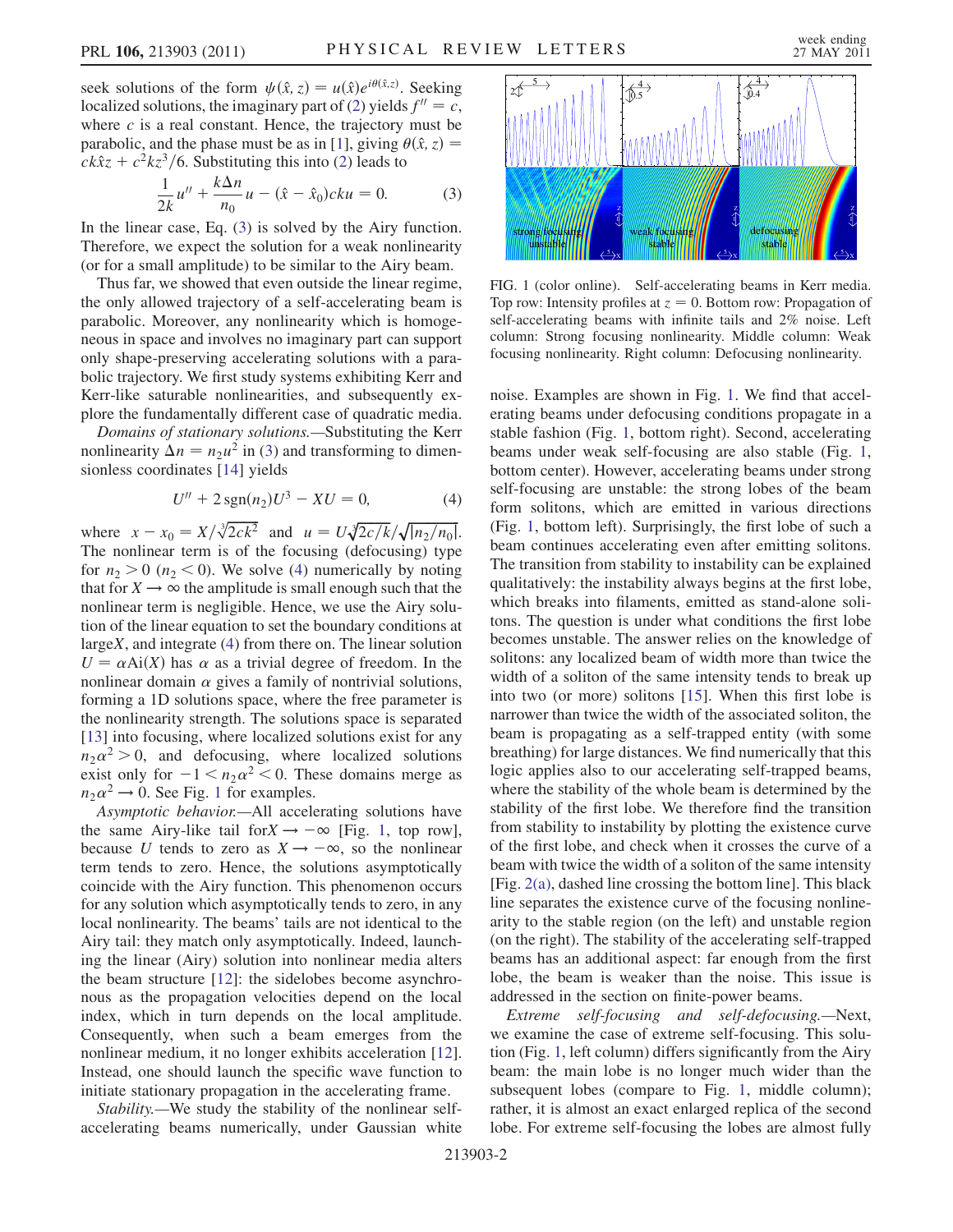

<span id="page-2-0"></span>FIG. 2 (color online). (a) Existence curves of the selfaccelerating beams. (b),(c) Existence curves when varying the acceleration; normalized acceleration in bold. Arrow points to the direction of higher acceleration. Nonlinearity type: focusing (bottom line), defocusing (top line), linear (middle line). The broken line describes the existence curve for a Kerr soliton.

self-similar, differing only in size. The other extreme nonlinear case occurs for  $n_2 < 0$ , exhibiting a threshold for the existence of a stationary localized beam. Above this threshold, the intensity is too high, and defocusing is too strong to be balanced by acceleration. The right column in Fig. [1](#page-1-2) presents the accelerating beam with nonlinearity very close to the threshold. The nonlinearity makes the first lobe much wider than the linear Airy beam.

Role of acceleration.—Figure [2\(a\)](#page-2-0) displays the existence curve of the accelerating self-trapped beams, showing width of the first lobe versus its amplitude. Each accelerating solution is a point on the curve. The existence curve also explains the acceleration. Varying the acceleration parameter in the units' transformation while keeping the other parameters constant yields the existence curves for focusing and defocusing [Figs. [2\(b\)](#page-2-0) and [2\(c\)](#page-2-0), respectively], displaying width versus amplitude for the first lobe. Different curves represent different accelerations, displaying a limiting behavior for both high and small accelerations. For example, in Fig.  $2(b)$  the curves on the right tend to a convex curve of (almost) zero acceleration, whereas the curves on the left tend to a steep curve of large intensity. Near this steep curve, even a small change in width greatly increases the acceleration. It is unclear if there is a limit or the curves cover the whole phase space. If there is a limit curve, it has interesting implications, such as a minimum width for any nonlinear self-accelerating beam. Figures  $2(b)$  and  $2(c)$ reveal that larger acceleration implies narrower lobes in either focusing, defocusing, or without nonlinearity. Higher intensity yields smaller acceleration in focusing media and larger acceleration in defocusing media.

Structure of accelerating solution.—Summarizing the parametric study of the accelerating self-trapped beams from their existence curves, we point out several results [\[14\]](#page-3-13). First, defocusing is better for channeling a larger fraction of power in the accelerating main lobe, because the main lobe is wider under strong defocusing but narrower with strong focusing. Second, focusing supports two kinds of accelerating structures: in the stable weakly nonlinear regime the beam is Airy-like, whereas in the unstable strongly nonlinear regime the beam has a ''porcupine'' structure, with increasingly narrower lobes of lower amplitude. Interestingly, the ''needlelike'' shape of the lobes is self-similar: all have the same shape, yet their width scales with their decreasing amplitude. The transition between the two regimes occurs at the same point where the existence curves of the accelerating beam and of the soliton associated with the first lobe cross each other [Fig. [2\(a\);](#page-2-0) see also [[14](#page-3-13)], Sec. 4].

Self-accelerating beams carrying finite power.—All stationary solutions of the accelerated equation with  $\Delta n$  =  $\Delta n(|\psi|^2)$  carry infinite power, because their tails coincide<br>with the Airy function which is not square integrable with the Airy function which is not square integrable. Launching truncated beams acts similar to the linear case [\[2\]](#page-3-1): the beams accelerate for a finite distance only, which depends on the aperture and the acceleration. This behavior is similar to what happens when noise is superimposed on a beam of infinite extent: far enough from the first lobe, the noise is stronger than the beam amplitude, causing the same effects as if the beam were truncated at that point [\[14\]](#page-3-13).

Self-accelerating beams in saturable nonlinearities.— Saturable media also support accelerating beams. Their derivation follows the lines of Eq. ([3](#page-1-0)), and they are found in the same fashion. Some of their properties are similar to those in Kerr media, while some features are different [[14\]](#page-3-13).

Self-accelerating beams in quadratic media.—This case involves two coupled waves  $\psi^{(1)}$ ,  $\psi^{(2)}$  (first and second harmonics). This system is far from the nonlinearities represented by Eqs.  $(1)$  $(1)$ – $(4)$  $(4)$  $(4)$ , and the nonlinear terms are complex, allowing power exchange between the waves. The coupled equations, under perfect phase matching, are

<span id="page-2-1"></span>
$$
i\psi_z^{(1)} + \frac{1}{2k}\psi_{xx}^{(1)} + k\beta_1\psi^{(2)}(\psi^{(1)})^* = 0,
$$
  
\n
$$
i\psi_z^{(2)} + \frac{1}{4k}\psi_{xx}^{(2)} + 2k\beta_2(\psi^{(1)})^2 = 0.
$$
  
\nTransforming variables yields two coupled equations.

Since ([5](#page-2-1)) is not a particular case of [\(2\)](#page-0-0), and the nonlinearity is not real valued, the restrictions forcing a parabolic curve for the solutions of Eq. [\(3](#page-1-0)) do not hold here; hence, stationary solutions with nonparabolic curves may also exist. However, using a parabolic curve simplifies Eq. ([5\)](#page-2-1), giving coupled equations for the normalized amplitudes  $U_1, U_2$ :

$$
U_1'' + 2U_1U_2 - XU_1 = 0, \quad U_2''/4 + 2U_1^2 - XU_2 = 0,\tag{6}
$$
\nwith the normalization  $\hat{x} = X(2k^2c)^{-1/3}, \quad u^{(2)} = U_2(2c/k)^{2/3}/\beta_1, \quad u^{(1)} = U_1(2c/k)^{2/3}/\sqrt{\beta_1\beta_2}.$ \nLet us first require  $U_1(X \to \infty) \to 0$ . Hence for large

 $U_2(2c/k)$ <br>Let us  $\frac{2/3}{\beta_1}$ ,  $u^{(1)} = U_1(2c/k)$ <br>first require  $U_2(X \rightarrow \infty)$ Let us first require  $U_2(X \to \infty) \to 0$ . Hence, for large<br>ough X we can approximate the first equation by its enough  $X$  we can approximate the first equation by its linear version, with a localized solution  $U_1 = \alpha_1 Ai(X)$ .<br>Under this approximation, the second equation becomes Under this approximation, the second equation becomes also linear but has an inhomogeneous part, yielding  $U_2$  =  $\alpha_2$ Ai $(2^{2/3}X) + \alpha_1^2 F(X)$  with  $F(X)$  being its particular<br>solution (which can be found explicitly). Consequently solution (which can be found explicitly). Consequently, the family of solutions is 2D (controlled by two amplitudes  $\alpha_1, \alpha_2$ ) [\[5\]](#page-3-4), and is divided roughly into two domains:<br>(b)  $\alpha^2 > \alpha$ , where the Airy function is the dominant part (I)  $\alpha_1^2 > \alpha_2$ , where the Airy function is the dominant part